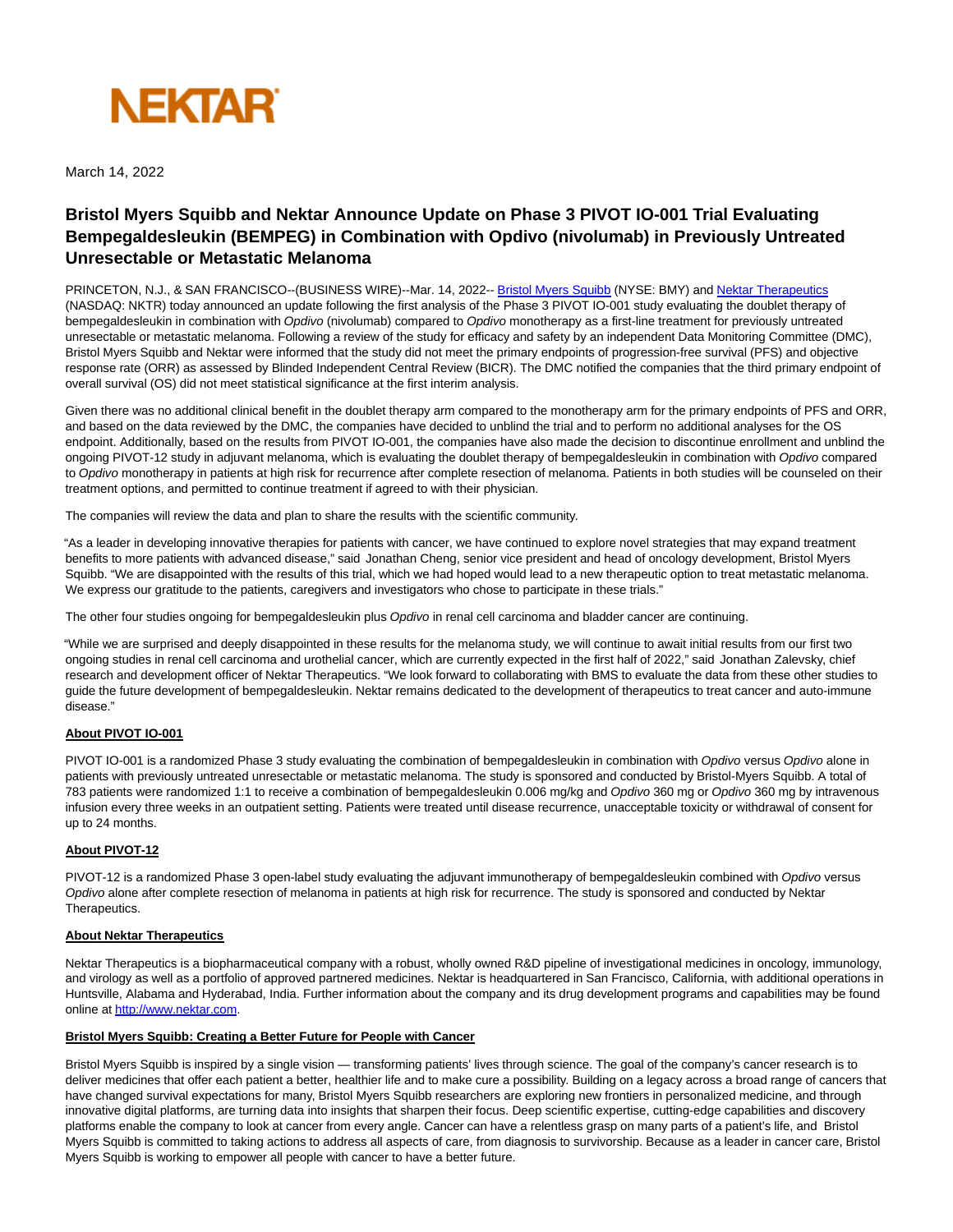## **About Opdivo**

Opdivo is a programmed death-1 (PD-1) immune checkpoint inhibitor that is designed to uniquely harness the body's own immune system to help restore anti-tumor immune response. By harnessing the body's own immune system to fight cancer, Opdivo has become an important treatment option across multiple cancers.

Opdivo's leading global development program is based on Bristol Myers Squibb's scientific expertise in the field of Immuno-Oncology, and includes a broad range of clinical trials across all phases, including Phase 3, in a variety of tumor types. To date, the Opdivo clinical development program has treated more than 35,000 patients. The Opdivo trials have contributed to gaining a deeper understanding of the potential role of biomarkers in patient care, particularly regarding how patients may benefit from Opdivo across the continuum of PD-L1 expression.

In July 2014, Opdivo was the first PD-1 immune checkpoint inhibitor to receive regulatory approval anywhere in the world. Opdivo is currently approved in more than 65 countries, including the United States, the European Union, Japan and China. In October 2015, the Company's Opdivo and Yervoy combination regimen was the first Immuno-Oncology to receive regulatory approval for the treatment of metastatic melanoma and is currently approved in more than 50 countries, including the United States and the European Union.

## **INDICATIONS**

 $OPDIVO<sup>®</sup>$  (nivolumab), as a single agent, is indicated for the treatment of adult patients with unresectable or metastatic melanoma.

OPDIVO<sup>®</sup> (nivolumab), in combination with YERVOY<sup>®</sup> (ipilimumab), is indicated for the treatment of adult patients with unresectable or metastatic melanoma.

OPDIVO<sup>®</sup> (nivolumab) is indicated for the adjuvant treatment of adult patients with melanoma with involvement of lymph nodes or metastatic disease who have undergone complete resection.

 $OPDIVO<sup>®</sup>$  (nivolumab), in combination with platinum-doublet chemotherapy, is indicated as neoadjuvant treatment of adult patients with resectable (tumors ≥4 cm or node positive) non-small cell lung cancer (NSCLC).

OPDIVO<sup>®</sup> (nivolumab), in combination with YERVOY<sup>®</sup> (ipilimumab), is indicated for the first-line treatment of adult patients with metastatic non-small cell lung cancer (NSCLC) whose tumors express PD-L1 (≥1%) as determined by an FDA-approved test, with no EGFR or ALK genomic tumor aberrations.

OPDIVO<sup>®</sup> (nivolumab), in combination with YERVOY<sup>®</sup> (ipilimumab) and 2 cycles of platinum-doublet chemotherapy, is indicated for the first-line treatment of adult patients with metastatic or recurrent non-small cell lung cancer (NSCLC), with no EGFR or ALK genomic tumor aberrations.

 $OPDIVO<sup>®</sup>$  (nivolumab) is indicated for the treatment of adult patients with metastatic non-small cell lung cancer (NSCLC) with progression on or after platinum-based chemotherapy. Patients with EGFR or ALK genomic tumor aberrations should have disease progression on FDA-approved therapy for these aberrations prior to receiving OPDIVO.

OPDIVO<sup>®</sup> (nivolumab), in combination with YERVOY<sup>®</sup> (ipilimumab), is indicated for the first-line treatment of adult patients with unresectable malignant pleural mesothelioma (MPM).

OPDIVO<sup>®</sup> (nivolumab), in combination with YERVOY<sup>®</sup> (ipilimumab), is indicated for the first-line treatment of adult patients with intermediate or poor risk advanced renal cell carcinoma (RCC).

 $OPDIVO<sup>®</sup>$  (nivolumab), in combination with cabozantinib, is indicated for the first-line treatment of adult patients with advanced renal cell carcinoma (RCC).

 $OPDIVO<sup>®</sup>$  (nivolumab) is indicated for the treatment of adult patients with advanced renal cell carcinoma (RCC) who have received prior anti-angiogenic therapy.

OPDIVO<sup>®</sup> (nivolumab) is indicated for the treatment of adult patients with classical Hodgkin lymphoma (cHL) that has relapsed or progressed after autologous hematopoietic stem cell transplantation (HSCT) and brentuximab vedotin or after 3 or more lines of systemic therapy that includes autologous HSCT. This indication is approved under accelerated approval based on overall response rate. Continued approval for this indication may be contingent upon verification and description of clinical benefit in confirmatory trials.

 $OPDIVO<sup>®</sup>$  (nivolumab) is indicated for the treatment of adult patients with recurrent or metastatic squamous cell carcinoma of the head and neck (SCCHN) with disease progression on or after platinum-based therapy.

 $OPDIVO<sup>®</sup>$  (nivolumab) is indicated for the treatment of adult patients with locally advanced or metastatic urothelial carcinoma who have disease progression during or following platinum-containing chemotherapy or have disease progression within 12 months of neoadjuvant or adjuvant treatment with platinum-containing chemotherapy.

OPDIVO<sup>®</sup> (nivolumab), as a single agent, is indicated for the adjuvant treatment of adult patients with urothelial carcinoma (UC) who are at high risk of recurrence after undergoing radical resection of UC.

OPDIVO<sup>®</sup> (nivolumab), as a single agent, is indicated for the treatment of adult and pediatric (12 years and older) patients with microsatellite instability-high (MSI-H) or mismatch repair deficient (dMMR) metastatic colorectal cancer (CRC) that has progressed following treatment with a fluoropyrimidine, oxaliplatin, and irinotecan. This indication is approved under accelerated approval based on overall response rate and duration of response. Continued approval for this indication may be contingent upon verification and description of clinical benefit in confirmatory trials.

OPDIVO<sup>®</sup> (nivolumab), in combination with YERVOY<sup>®</sup> (ipilimumab), is indicated for the treatment of adults and pediatric patients 12 years and older with microsatellite instability-high (MSI-H) or mismatch repair deficient (dMMR) metastatic colorectal cancer (CRC) that has progressed following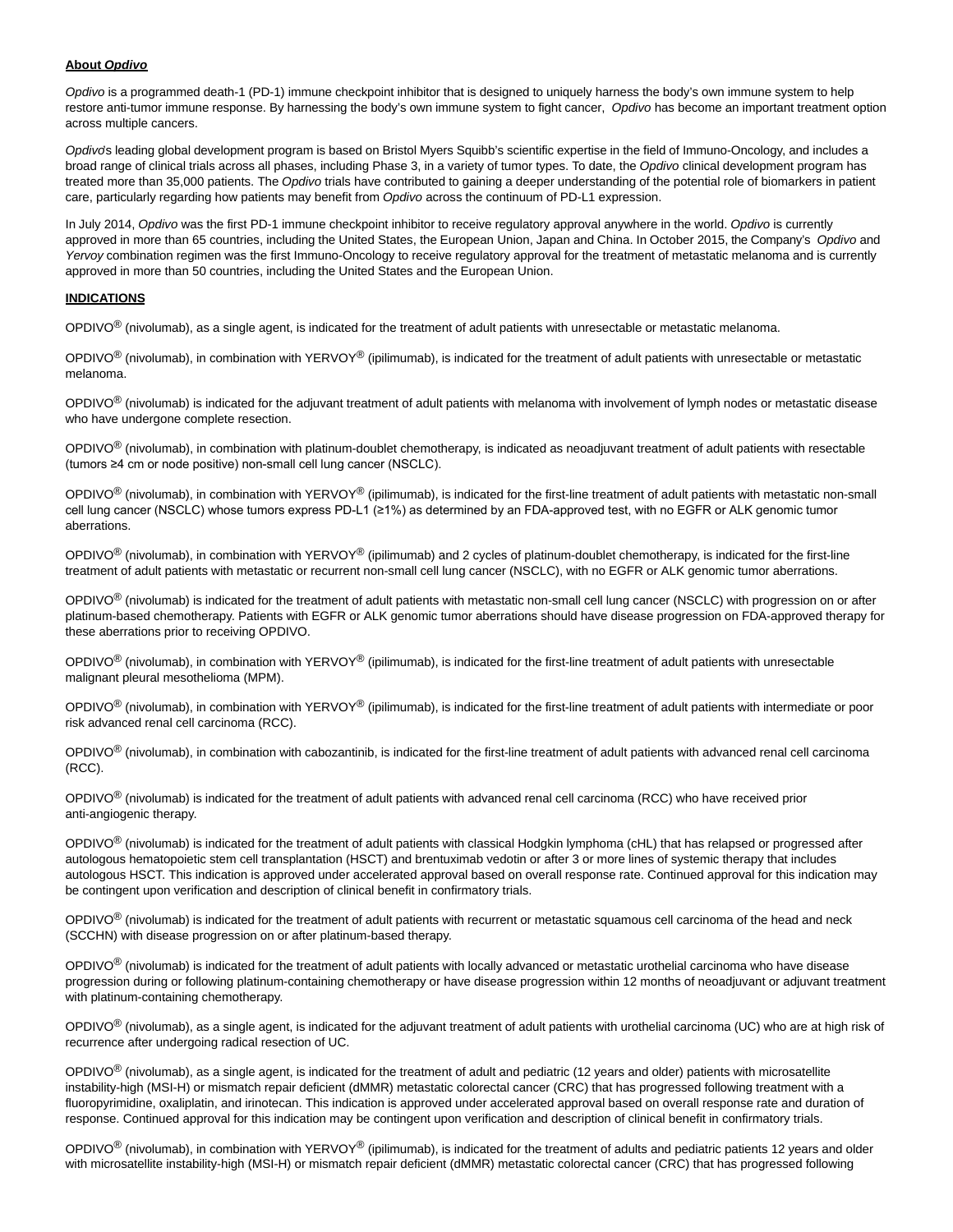treatment with a fluoropyrimidine, oxaliplatin, and irinotecan. This indication is approved under accelerated approval based on overall response rate and duration of response. Continued approval for this indication may be contingent upon verification and description of clinical benefit in confirmatory trials.

OPDIVO<sup>®</sup> (nivolumab), in combination with YERVOY<sup>®</sup> (ipilimumab), is indicated for the treatment of adult patients with hepatocellular carcinoma (HCC) who have been previously treated with sorafenib. This indication is approved under accelerated approval based on overall response rate and duration of response. Continued approval for this indication may be contingent upon verification and description of clinical benefit in the confirmatory trials.

 $OPDIVO<sup>®</sup>$  (nivolumab) is indicated for the treatment of adult patients with unresectable advanced, recurrent or metastatic esophageal squamous cell carcinoma (ESCC) after prior fluoropyrimidine- and platinum-based chemotherapy.

OPDIVO<sup>®</sup> (nivolumab) is indicated for the adjuvant treatment of completely resected esophageal or gastroesophageal junction cancer with residual pathologic disease in adult patients who have received neoadjuvant chemoradiotherapy (CRT).

OPDIVO<sup>®</sup> (nivolumab), in combination with fluoropyrimidine- and platinum- containing chemotherapy, is indicated for the treatment of adult patients with advanced or metastatic gastric cancer, gastroesophageal junction cancer, and esophageal adenocarcinoma.

#### **IMPORTANT SAFETY INFORMATION**

#### **Severe and Fatal Immune-Mediated Adverse Reactions**

Immune-mediated adverse reactions listed herein may not include all possible severe and fatal immune-mediated adverse reactions.

Immune-mediated adverse reactions, which may be severe or fatal, can occur in any organ system or tissue. While immune-mediated adverse reactions usually manifest during treatment, they can also occur after discontinuation of OPDIVO or YERVOY. Early identification and management are essential to ensure safe use of OPDIVO and YERVOY. Monitor for signs and symptoms that may be clinical manifestations of underlying immunemediated adverse reactions. Evaluate clinical chemistries including liver enzymes, creatinine, adrenocorticotropic hormone (ACTH) level, and thyroid function at baseline and periodically during treatment with OPDIVO and before each dose of YERVOY. In cases of suspected immune-mediated adverse reactions, initiate appropriate workup to exclude alternative etiologies, including infection. Institute medical management promptly, including specialty consultation as appropriate.

Withhold or permanently discontinue OPDIVO and YERVOY depending on severity (please see section 2 Dosage and Administration in the accompanying Full Prescribing Information). In general, if OPDIVO or YERVOY interruption or discontinuation is required, administer systemic corticosteroid therapy (1 to 2 mg/kg/day prednisone or equivalent) until improvement to Grade 1 or less. Upon improvement to Grade 1 or less, initiate corticosteroid taper and continue to taper over at least 1 month. Consider administration of other systemic immunosuppressants in patients whose immune-mediated adverse reactions are not controlled with corticosteroid therapy. Toxicity management guidelines for adverse reactions that do not necessarily require systemic steroids (e.g., endocrinopathies and dermatologic reactions) are discussed below.

#### Immune-Mediated Pneumonitis

OPDIVO and YERVOY can cause immune-mediated pneumonitis. The incidence of pneumonitis is higher in patients who have received prior thoracic radiation. In patients receiving OPDIVO monotherapy, immune- mediated pneumonitis occurred in 3.1% (61/1994) of patients, including Grade 4 (<0.1%), Grade 3 (0.9%), and Grade 2 (2.1%). In patients receiving OPDIVO 1 mg/kg with YERVOY 3 mg/kg every 3 weeks, immune-mediated pneumonitis occurred in 7% (31/456) of patients, including Grade 4 (0.2%), Grade 3 (2.0%), and Grade 2 (4.4%). In patients receiving OPDIVO 3 mg/kg with YERVOY 1 mg/kg every 3 weeks, immune-mediated pneumonitis occurred in 3.9% (26/666) of patients, including Grade 3 (1.4%) and Grade 2 (2.6%). In NSCLC patients receiving OPDIVO 3 mg/kg every 2 weeks with YERVOY 1 mg/kg every 6 weeks, immune-mediated pneumonitis occurred in 9% (50/576) of patients, including Grade 4 (0.5%), Grade 3 (3.5%), and Grade 2 (4.0%). Four patients (0.7%) died due to pneumonitis.

In Checkmate 205 and 039, pneumonitis, including interstitial lung disease, occurred in 6.0% (16/266) of patients receiving OPDIVO. Immunemediated pneumonitis occurred in 4.9% (13/266) of patients receiving OPDIVO, including Grade 3 (n=1) and Grade 2 (n=12).

#### Immune-Mediated Colitis

OPDIVO and YERVOY can cause immune-mediated colitis, which may be fatal. A common symptom included in the definition of colitis was diarrhea. Cytomegalovirus (CMV) infection/reactivation has been reported in patients with corticosteroid-refractory immune-mediated colitis. In cases of corticosteroid-refractory colitis, consider repeating infectious workup to exclude alternative etiologies. In patients receiving OPDIVO monotherapy, immune-mediated colitis occurred in 2.9% (58/1994) of patients, including Grade 3 (1.7%) and Grade 2 (1%). In patients receiving OPDIVO 1 mg/kg with YERVOY 3 mg/kg every 3 weeks, immune-mediated colitis occurred in 25% (115/456) of patients, including Grade 4 (0.4%), Grade 3 (14%) and Grade 2 (8%). In patients receiving OPDIVO 3 mg/kg with YERVOY 1 mg/kg every 3 weeks, immune-mediated colitis occurred in 9% (60/666) of patients, including Grade 3 (4.4%) and Grade 2 (3.7%).

#### Immune-Mediated Hepatitis and Hepatotoxicity

OPDIVO and YERVOY can cause immune-mediated hepatitis. In patients receiving OPDIVO monotherapy, immune-mediated hepatitis occurred in 1.8% (35/1994) of patients, including Grade 4 (0.2%), Grade 3 (1.3%), and Grade 2 (0.4%). In patients receiving OPDIVO 1 mg/kg with YERVOY 3 mg/kg every 3 weeks, immune- mediated hepatitis occurred in 15% (70/456) of patients, including Grade 4 (2.4%), Grade 3 (11%), and Grade 2 (1.8%). In patients receiving OPDIVO 3 mg/kg with YERVOY 1 mg/kg every 3 weeks, immune-mediated hepatitis occurred in 7% (48/666) of patients, including Grade 4 (1.2%), Grade 3 (4.9%), and Grade 2 (0.4%).

OPDIVO in combination with cabozantinib can cause hepatic toxicity with higher frequencies of Grade 3 and 4 ALT and AST elevations compared to OPDIVO alone. Consider more frequent monitoring of liver enzymes as compared to when the drugs are administered as single agents. In patients receiving OPDIVO and cabozantinib, Grades 3 and 4 increased ALT or AST were seen in 11% of patients.

#### Immune-Mediated Endocrinopathies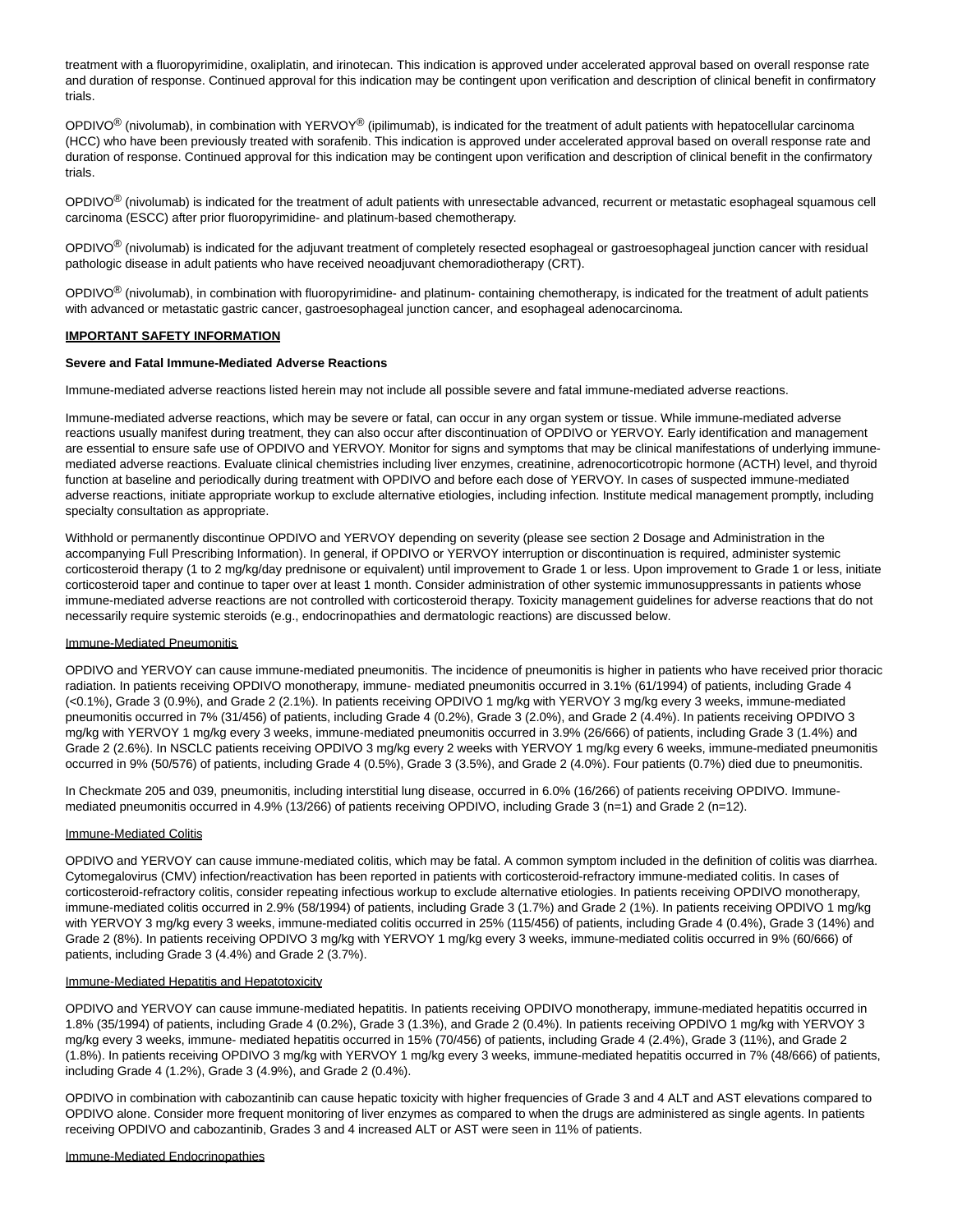OPDIVO and YERVOY can cause primary or secondary adrenal insufficiency, immune-mediated hypophysitis, immune-mediated thyroid disorders, and Type 1 diabetes mellitus, which can present with diabetic ketoacidosis. Withhold OPDIVO and YERVOY depending on severity (please see section 2 Dosage and Administration in the accompanying Full Prescribing Information). For Grade 2 or higher adrenal insufficiency, initiate symptomatic treatment, including hormone replacement as clinically indicated. Hypophysitis can present with acute symptoms associated with mass effect such as headache, photophobia, or visual field defects. Hypophysitis can cause hypopituitarism; initiate hormone replacement as clinically indicated. Thyroiditis can present with or without endocrinopathy. Hypothyroidism can follow hyperthyroidism; initiate hormone replacement or medical management as clinically indicated. Monitor patients for hyperglycemia or other signs and symptoms of diabetes; initiate treatment with insulin as clinically indicated.

In patients receiving OPDIVO monotherapy, adrenal insufficiency occurred in 1% (20/1994), including Grade 3 (0.4%) and Grade 2 (0.6%). In patients receiving OPDIVO 1 mg/kg with YERVOY 3 mg/kg every 3 weeks, adrenal insufficiency occurred in 8% (35/456), including Grade 4 (0.2%), Grade 3 (2.4%), and Grade 2 (4.2%). In patients receiving OPDIVO 3 mg/kg with YERVOY 1 mg/kg every 3 weeks, adrenal insufficiency occurred in 7% (48/666) of patients, including Grade 4 (0.3%), Grade 3 (2.5%), and Grade 2 (4.1%). In patients receiving OPDIVO and cabozantinib, adrenal insufficiency occurred in 4.7% (15/320) of patients, including Grade 3 (2.2%) and Grade 2 (1.9%). In patients receiving OPDIVO 1 mg/kg with YERVOY 3 mg/kg every 3 weeks, adrenal insufficiency occurred in 8% (35/456), including Grade 4 (0.2%), Grade 3 (2.4%), and Grade 2 (4.2%). In patients receiving OPDIVO 3 mg/kg with YERVOY 1 mg/kg every 3 weeks, adrenal insufficiency occurred in 7% (48/666) of patients, including Grade 4 (0.3%), Grade 3 (2.5%), and Grade 2 (4.1%). In patients receiving OPDIVO and cabozantinib, adrenal insufficiency occurred in 4.7% (15/320) of patients, including Grade 3 (2.2%) and Grade 2 (1.9%).

In patients receiving OPDIVO monotherapy, hypophysitis occurred in 0.6% (12/1994) of patients, including Grade 3 (0.2%) and Grade 2 (0.3%). In patients receiving OPDIVO 1 mg/kg with YERVOY 3 mg/kg every 3 weeks, hypophysitis occurred in 9% (42/456), including Grade 3 (2.4%) and Grade 2 (6%). In patients receiving OPDIVO 3 mg/kg with YERVOY 1 mg/kg every 3 weeks, hypophysitis occurred in 4.4% (29/666) of patients, including Grade 4 (0.3%), Grade 3 (2.4%), and Grade 2 (0.9%).

In patients receiving OPDIVO monotherapy, thyroiditis occurred in 0.6% (12/1994) of patients, including Grade 2 (0.2%). In patients receiving OPDIVO 3 mg/kg with YERVOY 1 mg/kg every 3 weeks, thyroiditis occurred in 2.7% (22/666) of patients, including Grade 3 (4.5%) and Grade 2 (2.2%).

In patients receiving OPDIVO monotherapy, hyperthyroidism occurred in 2.7% (54/1994) of patients, including Grade 3 (<0.1%) and Grade 2 (1.2%). In patients receiving OPDIVO 1 mg/kg with YERVOY 3 mg/kg every 3 weeks, hyperthyroidism occurred in 9% (42/456) of patients, including Grade 3 (0.9%) and Grade 2 (4.2%). In patients receiving OPDIVO 3 mg/kg with YERVOY 1 mg/kg every 3 weeks, hyperthyroidism occurred in 12% (80/666) of patients, including Grade 3 (0.6%) and Grade 2 (4.5%).

In patients receiving OPDIVO monotherapy, hypothyroidism occurred in 8% (163/1994) of patients, including Grade 3 (0.2%) and Grade 2 (4.8%). In patients receiving OPDIVO 1 mg/kg with YERVOY 3 mg/kg every 3 weeks, hypothyroidism occurred in 20% (91/456) of patients, including Grade 3 (0.4%) and Grade 2 (11%). In patients receiving OPDIVO 3 mg/kg with YERVOY 1 mg/kg every 3 weeks, hypothyroidism occurred in 18% (122/666) of patients, including Grade 3 (0.6%) and Grade 2 (11%).

In patients receiving OPDIVO monotherapy, diabetes occurred in 0.9% (17/1994) of patients, including Grade 3 (0.4%) and Grade 2 (0.3%), and 2 cases of diabetic ketoacidosis. In patients receiving OPDIVO 3 mg/kg with YERVOY 1 mg/kg every 3 weeks, diabetes occurred in 2.7% (15/666) of patients, including Grade 4 (0.6%), Grade 3 (0.3%), and Grade 2 (0.9%).

#### Immune-Mediated Nephritis with Renal Dysfunction

OPDIVO and YERVOY can cause immune-mediated nephritis. In patients receiving OPDIVO monotherapy, immune-mediated nephritis and renal dysfunction occurred in 1.2% (23/1994) of patients, including Grade 4 (<0.1%), Grade 3 (0.5%), and Grade 2 (0.6%). In patients receiving OPDIVO 3 mg/kg with YERVOY 1 mg/kg every 3 weeks, immune-mediated nephritis with renal dysfunction occurred in 4.1% (27/666) of patients, including Grade 4 (0.6%), Grade 3 (1.1%), and Grade 2 (2.2%).

#### Immune-Mediated Dermatologic Adverse Reactions

OPDIVO can cause immune-mediated rash or dermatitis. Exfoliative dermatitis, including Stevens-Johnson syndrome (SJS), toxic epidermal necrolysis (TEN), and drug rash with eosinophilia and systemic symptoms (DRESS) has occurred with PD-1/PD-L1 blocking antibodies. Topical emollients and/or topical corticosteroids may be adequate to treat mild to moderate nonexfoliative rashes.

YERVOY can cause immune-mediated rash or dermatitis, including bullous and exfoliative dermatitis, SJS, TEN, and DRESS. Topical emollients and/or topical corticosteroids may be adequate to treat mild to moderate non- bullous/exfoliative rashes.

Withhold or permanently discontinue OPDIVO and YERVOY depending on severity (please see section 2 Dosage and Administration in the accompanying Full Prescribing Information).

In patients receiving OPDIVO monotherapy, immune-mediated rash occurred in 9% (171/1994) of patients, including Grade 3 (1.1%) and Grade 2 (2.2%). In patients receiving OPDIVO 1 mg/kg with YERVOY 3 mg/kg every 3 weeks, immune-mediated rash occurred in 28% (127/456) of patients, including Grade 3 (4.8%) and Grade 2 (10%). In patients receiving OPDIVO 3 mg/kg with YERVOY 1 mg/kg every 3 weeks, immune-mediated rash occurred in 16% (108/666) of patients, including Grade 3 (3.5%) and Grade 2 (4.2%).

## Other Immune-Mediated Adverse Reactions

The following clinically significant immune-mediated adverse reactions occurred at an incidence of <1% (unless otherwise noted) in patients who received OPDIVO monotherapy or OPDIVO in combination with YERVOY or were reported with the use of other PD-1/PD-L1 blocking antibodies. Severe or fatal cases have been reported for some of these adverse reactions: cardiac/vascular: myocarditis, pericarditis, vasculitis; nervous system: meningitis, encephalitis, myelitis and demyelination, myasthenic syndrome/myasthenia gravis (including exacerbation), Guillain-Barré syndrome, nerve paresis, autoimmune neuropathy; ocular: uveitis, iritis, and other ocular inflammatory toxicities can occur; gastrointestinal: pancreatitis to include increases in serum amylase and lipase levels, gastritis, duodenitis; musculoskeletal and connective tissue: myositis/polymyositis, rhabdomyolysis, and associated sequelae including renal failure, arthritis, polymyalgia rheumatica; endocrine: hypoparathyroidism; other (hematologic/immune): hemolytic anemia, aplastic anemia, hemophagocytic lymphohistiocytosis (HLH), systemic inflammatory response syndrome, histiocytic necrotizing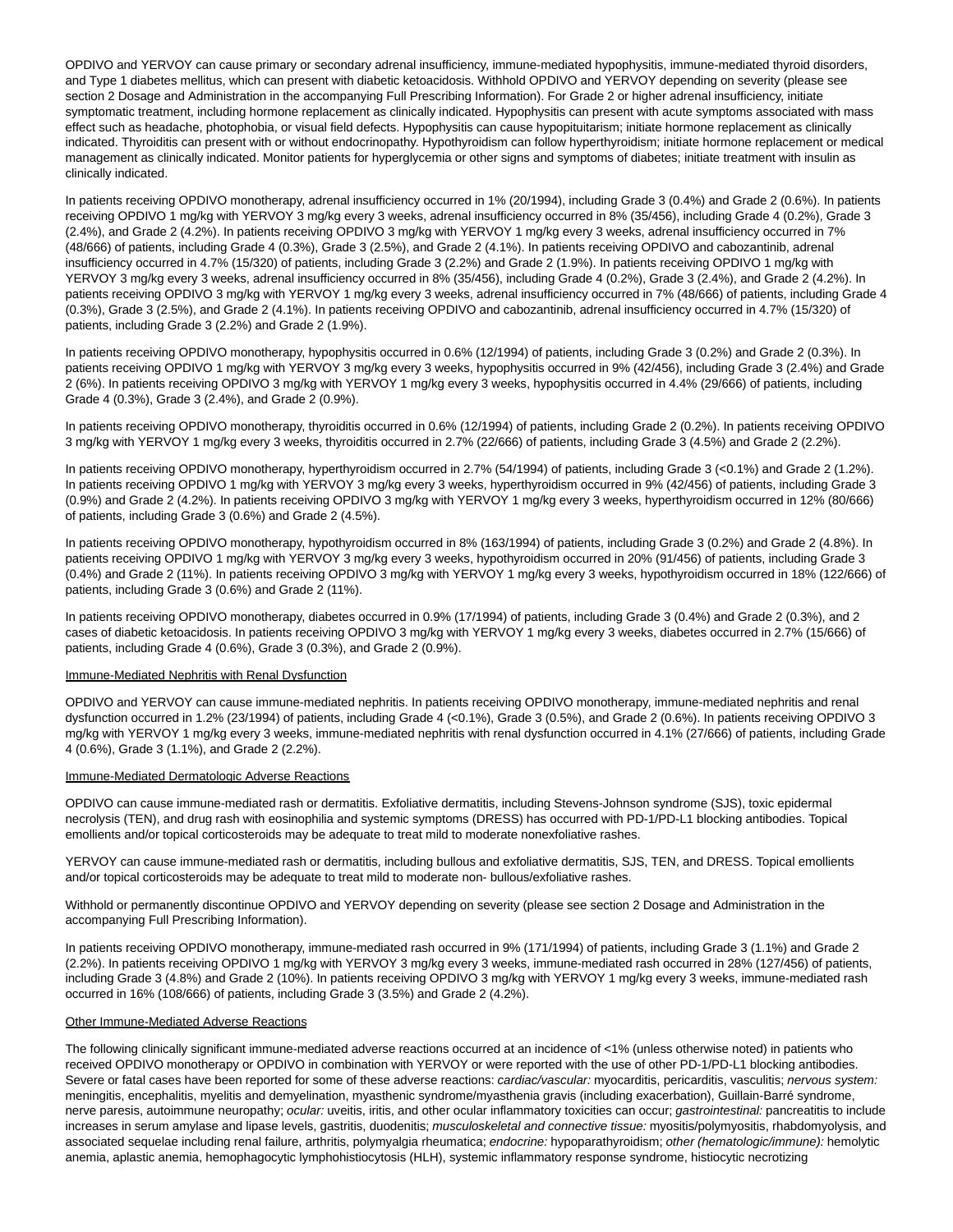lymphadenitis (Kikuchi lymphadenitis), sarcoidosis, immune thrombocytopenic purpura, solid organ transplant rejection.

In addition to the immune-mediated adverse reactions listed above, across clinical trials of YERVOY monotherapy or in combination with OPDIVO, the following clinically significant immune-mediated adverse reactions, some with fatal outcome, occurred in <1% of patients unless otherwise specified: nervous system: autoimmune neuropathy (2%), myasthenic syndrome/myasthenia gravis, motor dysfunction; cardiovascular: angiopathy, temporal arteritis; ocular: blepharitis, episcleritis, orbital myositis, scleritis; gastrointestinal: pancreatitis (1.3%); other (hematologic/immune): conjunctivitis, cytopenias (2.5%), eosinophilia (2.1%), erythema multiforme, hypersensitivity vasculitis, neurosensory hypoacusis, psoriasis.

Some ocular IMAR cases can be associated with retinal detachment. Various grades of visual impairment, including blindness, can occur. If uveitis occurs in combination with other immune-mediated adverse reactions, consider a Vogt-Koyanagi-Harada–like syndrome, which has been observed in patients receiving OPDIVO and YERVOY, as this may require treatment with systemic corticosteroids to reduce the risk of permanent vision loss.

## **Infusion-Related Reactions**

OPDIVO and YERVOY can cause severe infusion-related reactions. Discontinue OPDIVO and YERVOY in patients with severe (Grade 3) or life-threatening (Grade 4) infusion-related reactions. Interrupt or slow the rate of infusion in patients with mild (Grade 1) or moderate (Grade 2) infusion-related reactions. In patients receiving OPDIVO monotherapy as a 60-minute infusion, infusion-related reactions occurred in 6.4% (127/1994) of patients. In a separate trial in which patients received OPDIVO monotherapy as a 60-minute infusion or a 30- minute infusion, infusion-related reactions occurred in 2.2% (8/368) and 2.7% (10/369) of patients, respectively. Additionally, 0.5% (2/368) and 1.4% (5/369) of patients, respectively, experienced adverse reactions within 48 hours of infusion that led to dose delay, permanent discontinuation or withholding of OPDIVO. In melanoma patients receiving OPDIVO 1 mg/kg with YERVOY 3 mg/kg every 3 weeks, infusion-related reactions occurred in 2.5% (10/407) of patients. In HCC patients receiving OPDIVO 1 mg/kg with YERVOY 3 mg/kg every 3 weeks, infusion-related reactions occurred in 8% (4/49) of patients. In RCC patients receiving OPDIVO 3 mg/kg with YERVOY 1 mg/kg every 3 weeks, infusion-related reactions occurred in 5.1% (28/547) of patients. In MSI-H/dMMR mCRC patients receiving OPDIVO 3 mg/kg with YERVOY 1 mg/kg every 3 weeks, infusion-related reactions occurred in 4.2% (5/119) of patients. In MPM patients receiving OPDIVO 3 mg/kg every 2 weeks with YERVOY 1 mg/kg every 6 weeks, infusion-related reactions occurred in 12% (37/300) of patients.

#### **Complications of Allogeneic Hematopoietic Stem Cell Transplantation**

Fatal and other serious complications can occur in patients who receive allogeneic hematopoietic stem cell transplantation (HSCT) before or after being treated with OPDIVO or YERVOY. Transplant-related complications include hyperacute graft-versus-host-disease (GVHD), acute GVHD, chronic GVHD, hepatic veno-occlusive disease (VOD) after reduced intensity conditioning, and steroid-requiring febrile syndrome (without an identified infectious cause). These complications may occur despite intervening therapy between OPDIVO or YERVOY and allogeneic HSCT.

Follow patients closely for evidence of transplant-related complications and intervene promptly. Consider the benefit versus risks of treatment with OPDIVO and YERVOY prior to or after an allogeneic HSCT.

#### **Embryo-Fetal Toxicity**

Based on its mechanism of action and findings from animal studies, OPDIVO and YERVOY can cause fetal harm when administered to a pregnant woman. The effects of YERVOY are likely to be greater during the second and third trimesters of pregnancy. Advise pregnant women of the potential risk to a fetus. Advise females of reproductive potential to use effective contraception during treatment with OPDIVO and YERVOY and for at least 5 months after the last dose.

## **Increased Mortality in Patients with Multiple Myeloma when OPDIVO is Added to a Thalidomide Analogue and Dexamethasone**

In randomized clinical trials in patients with multiple myeloma, the addition of OPDIVO to a thalidomide analogue plus dexamethasone resulted in increased mortality. Treatment of patients with multiple myeloma with a PD-1 or PD-L1 blocking antibody in combination with a thalidomide analogue plus dexamethasone is not recommended outside of controlled clinical trials.

#### **Lactation**

There are no data on the presence of OPDIVO or YERVOY in human milk, the effects on the breastfed child, or the effects on milk production. Because of the potential for serious adverse reactions in breastfed children, advise women not to breastfeed during treatment and for 5 months after the last dose.

#### **Serious Adverse Reactions**

In Checkmate 037, serious adverse reactions occurred in 41% of patients receiving OPDIVO (n=268). Grade 3 and 4 adverse reactions occurred in 42% of patients receiving OPDIVO. The most frequent Grade 3 and 4 adverse drug reactions reported in 2% to <5% of patients receiving OPDIVO were abdominal pain, hyponatremia, increased aspartate aminotransferase, and increased lipase. In Checkmate 066, serious adverse reactions occurred in 36% of patients receiving OPDIVO (n=206). Grade 3 and 4 adverse reactions occurred in 41% of patients receiving OPDIVO. The most frequent Grade 3 and 4 adverse reactions reported in ≥2% of patients receiving OPDIVO were gamma-glutamyltransferase increase (3.9%) and diarrhea (3.4%). In Checkmate 067, serious adverse reactions (74% and 44%), adverse reactions leading to permanent discontinuation (47% and 18%) or to dosing delays (58% and 36%), and Grade 3 or 4 adverse reactions (72% and 51%) all occurred more frequently in the OPDIVO plus YERVOY arm (n=313) relative to the OPDIVO arm (n=313). The most frequent (≥10%) serious adverse reactions in the OPDIVO plus YERVOY arm and the OPDIVO arm, respectively, were diarrhea (13% and 2.2%), colitis (10% and 1.9%), and pyrexia (10% and 1.0%). In Checkmate 238, serious adverse reactions occurred in 18% of patients receiving OPDIVO (n=452). Grade 3 or 4 adverse reactions occurred in 25% of OPDIVO-treated patients (n=452). The most frequent Grade 3 and 4 adverse reactions reported in ≥2% of OPDIVO-treated patients were diarrhea and increased lipase and amylase. In Checkmate 816, serious adverse reactions occurred in 30% of patients (n=176) who were treated with OPDIVO in combination with platinum-doublet chemotherapy. Serious adverse reactions in >2% included pneumonia and vomiting. No fatal adverse reactions occurred in patients who received OPDIVO in combination with platinum-doublet chemotherapy. In Checkmate 227, serious adverse reactions occurred in 58% of patients (n=576). The most frequent (≥2%) serious adverse reactions were pneumonia, diarrhea/colitis, pneumonitis, hepatitis, pulmonary embolism, adrenal insufficiency, and hypophysitis. Fatal adverse reactions occurred in 1.7% of patients; these included events of pneumonitis (4 patients), myocarditis, acute kidney injury, shock, hyperglycemia, multi-system organ failure, and renal failure. In Checkmate 9LA, serious adverse reactions occurred in 57%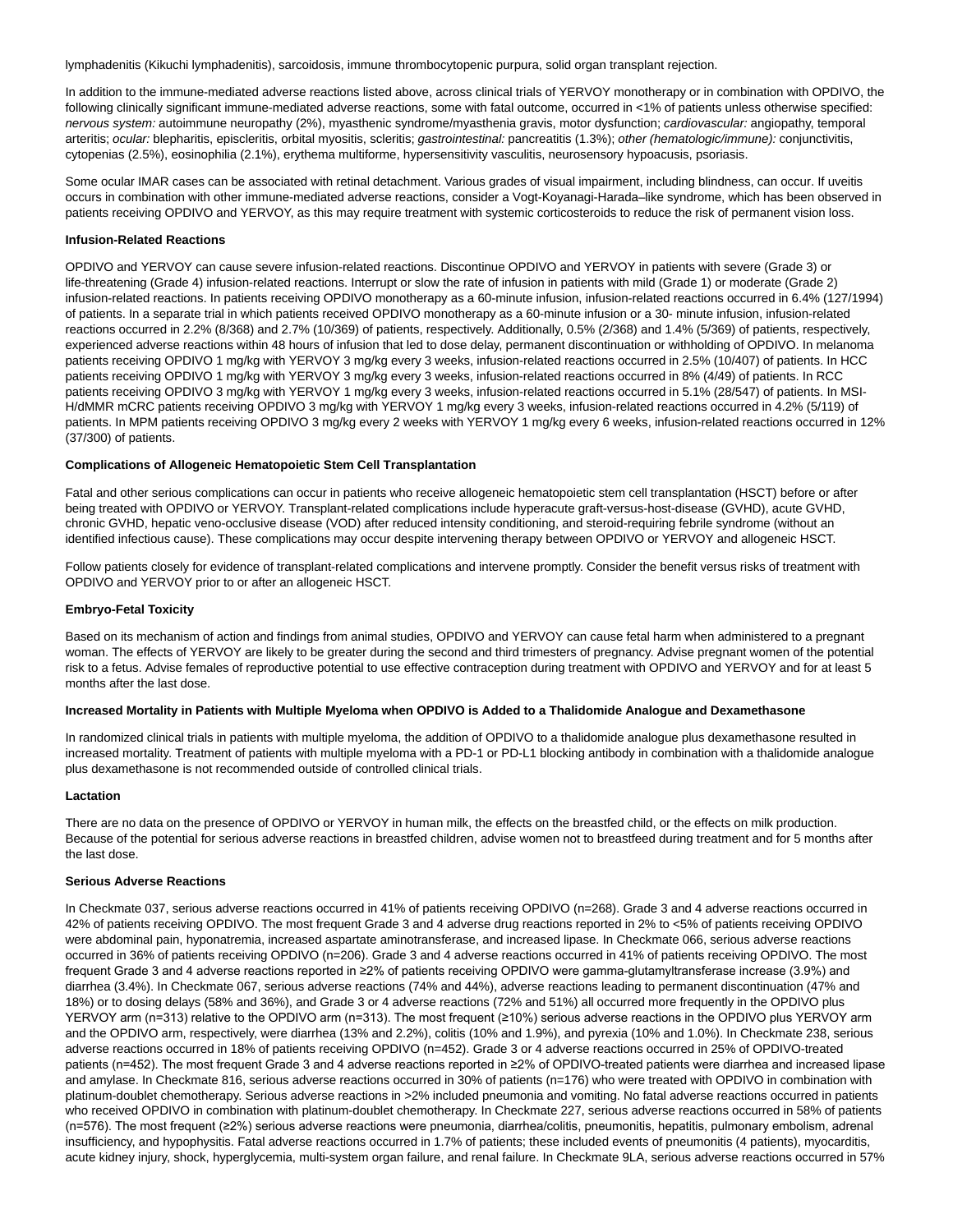of patients (n=358). The most frequent (>2%) serious adverse reactions were pneumonia, diarrhea, febrile neutropenia, anemia, acute kidney injury, musculoskeletal pain, dyspnea, pneumonitis, and respiratory failure. Fatal adverse reactions occurred in 7 (2%) patients, and included hepatic toxicity, acute renal failure, sepsis, pneumonitis, diarrhea with hypokalemia, and massive hemoptysis in the setting of thrombocytopenia. In Checkmate 017 and 057, serious adverse reactions occurred in 46% of patients receiving OPDIVO (n=418). The most frequent serious adverse reactions reported in ≥2% of patients receiving OPDIVO were pneumonia, pulmonary embolism, dyspnea, pyrexia, pleural effusion, pneumonitis, and respiratory failure. In Checkmate 057, fatal adverse reactions occurred; these included events of infection (7 patients, including one case of Pneumocystis jirovecii pneumonia), pulmonary embolism (4 patients), and limbic encephalitis (1 patient). In Checkmate 743, serious adverse reactions occurred in 54% of patients receiving OPDIVO plus YERVOY. The most frequent serious adverse reactions reported in ≥2% of patients were pneumonia, pyrexia, diarrhea, pneumonitis, pleural effusion, dyspnea, acute kidney injury, infusion-related reaction, musculoskeletal pain, and pulmonary embolism. Fatal adverse reactions occurred in 4 (1.3%) patients and included pneumonitis, acute heart failure, sepsis, and encephalitis. In Checkmate 214, serious adverse reactions occurred in 59% of patients receiving OPDIVO plus YERVOY (n=547). The most frequent serious adverse reactions reported in ≥2% of patients were diarrhea, pyrexia, pneumonia, pneumonitis, hypophysitis, acute kidney injury, dyspnea, adrenal insufficiency, and colitis. In Checkmate 9ER, serious adverse reactions occurred in 48% of patients receiving OPDIVO and cabozantinib (n=320). The most frequent serious adverse reactions reported in ≥2% of patients were diarrhea, pneumonia, pneumonitis, pulmonary embolism, urinary tract infection, and hyponatremia. Fatal intestinal perforations occurred in 3 (0.9%) patients. In Checkmate 025, serious adverse reactions occurred in 47% of patients receiving OPDIVO (n=406). The most frequent serious adverse reactions reported in ≥2% of patients were acute kidney injury, pleural effusion, pneumonia, diarrhea, and hypercalcemia. In Checkmate 205 and 039, adverse reactions leading to discontinuation occurred in 7% and dose delays due to adverse reactions occurred in 34% of patients (n=266). Serious adverse reactions occurred in 26% of patients. The most frequent serious adverse reactions reported in ≥1% of patients were pneumonia, infusion-related reaction, pyrexia, colitis or diarrhea, pleural effusion, pneumonitis, and rash. Eleven patients died from causes other than disease progression: 3 from adverse reactions within 30 days of the last OPDIVO dose, 2 from infection 8 to 9 months after completing OPDIVO, and 6 from complications of allogeneic HSCT. In Checkmate 141, serious adverse reactions occurred in 49% of patients receiving OPDIVO (n=236). The most frequent serious adverse reactions reported in ≥2% of patients receiving OPDIVO were pneumonia, dyspnea, respiratory failure, respiratory tract infection, and sepsis. In Checkmate 275, serious adverse reactions occurred in 54% of patients receiving OPDIVO (n=270). The most frequent serious adverse reactions reported in ≥2% of patients receiving OPDIVO were urinary tract infection, sepsis, diarrhea, small intestine obstruction, and general physical health deterioration. In Checkmate 274, serious adverse reactions occurred in 30% of patients receiving OPDIVO (n=351). The most frequent serious adverse reaction reported in ≥2% of patients receiving OPDIVO was urinary tract infection. Fatal adverse reactions occurred in 1% of patients; these included events of pneumonitis (0.6%). In Checkmate 142 in MSI-H/dMMR mCRC patients receiving OPDIVO with YERVOY (n=119), serious adverse reactions occurred in 47% of patients. The most frequent serious adverse reactions reported in ≥2% of patients were colitis/diarrhea, hepatic events, abdominal pain, acute kidney injury, pyrexia, and dehydration. In Checkmate 040, serious adverse reactions occurred in 59% of patients receiving OPDIVO with YERVOY (n=49). Serious adverse reactions reported in ≥4% of patients were pyrexia, diarrhea, anemia, increased AST, adrenal insufficiency, ascites, esophageal varices hemorrhage, hyponatremia, increased blood bilirubin, and pneumonitis. In Attraction-3, serious adverse reactions occurred in 38% of patients receiving OPDIVO (n=209). Serious adverse reactions reported in ≥2% of patients who received OPDIVO were pneumonia, esophageal fistula, interstitial lung disease, and pyrexia. The following fatal adverse reactions occurred in patients who received OPDIVO: interstitial lung disease or pneumonitis (1.4%), pneumonia (1.0%), septic shock (0.5%), esophageal fistula (0.5%), gastrointestinal hemorrhage (0.5%), pulmonary embolism (0.5%), and sudden death (0.5%). In Checkmate 577, serious adverse reactions occurred in 33% of patients receiving OPDIVO (n=532). A serious adverse reaction reported in ≥2% of patients who received OPDIVO was pneumonitis. A fatal reaction of myocardial infarction occurred in one patient who received OPDIVO. In Checkmate 649, serious adverse reactions occurred in 52% of patients treated with OPDIVO in combination with chemotherapy (n=782). The most frequent serious adverse reactions reported in ≥2% of patients treated with OPDIVO in combination with chemotherapy were vomiting (3.7%), pneumonia (3.6%), anemia (3.6%), pyrexia (2.8%), diarrhea (2.7%), febrile neutropenia (2.6%), and pneumonitis (2.4%). Fatal adverse reactions occurred in 16 (2.0%) patients who were treated with OPDIVO in combination with chemotherapy; these included pneumonitis (4 patients), febrile neutropenia (2 patients), stroke (2 patients), gastrointestinal toxicity, intestinal mucositis, septic shock, pneumonia, infection, gastrointestinal bleeding, mesenteric vessel thrombosis, and disseminated intravascular coagulation.

## **Common Adverse Reactions**

In Checkmate 037, the most common adverse reaction (≥20%) reported with OPDIVO (n=268) was rash (21%). In Checkmate 066, the most common adverse reactions (≥20%) reported with OPDIVO (n=206) vs dacarbazine (n=205) were fatigue (49% vs 39%), musculoskeletal pain (32% vs 25%), rash (28% vs 12%), and pruritus (23% vs 12%). In Checkmate 067, the most common (≥20%) adverse reactions in the OPDIVO plus YERVOY arm (n=313) were fatigue (62%), diarrhea (54%), rash (53%), nausea (44%), pyrexia (40%), pruritus (39%), musculoskeletal pain (32%), vomiting (31%), decreased appetite (29%), cough (27%), headache (26%), dyspnea (24%), upper respiratory tract infection (23%), arthralgia (21%), and increased transaminases (25%). In Checkmate 067, the most common (≥20%) adverse reactions in the OPDIVO arm (n=313) were fatigue (59%), rash (40%), musculoskeletal pain (42%), diarrhea (36%), nausea (30%), cough (28%), pruritus (27%), upper respiratory tract infection (22%), decreased appetite (22%), headache (22%), constipation (21%), arthralgia (21%), and vomiting (20%). In Checkmate 238, the most common adverse reactions (≥20%) reported in OPDIVO- treated patients (n=452) vs ipilimumab-treated patients (n=453) were fatigue (57% vs 55%), diarrhea (37% vs 55%), rash (35% vs 47%), musculoskeletal pain (32% vs 27%), pruritus (28% vs 37%), headache (23% vs 31%), nausea (23% vs 28%), upper respiratory infection (22% vs 15%), and abdominal pain (21% vs 23%). The most common immune-mediated adverse reactions were rash (16%), diarrhea/colitis (6%), and hepatitis (3%). In Checkmate 816, the most common (>20%) adverse reactions in the OPDIVO plus chemotherapy arm (n=176) were nausea (38%), constipation (34%), fatigue (26%), decreased appetite (20%), and rash (20%). In Checkmate 227, the most common (≥20%) adverse reactions were fatigue (44%), rash (34%), decreased appetite (31%), musculoskeletal pain (27%), diarrhea/colitis (26%), dyspnea (26%), cough (23%), hepatitis (21%), nausea (21%), and pruritus (21%). In Checkmate 9LA, the most common (>20%) adverse reactions were fatigue (49%), musculoskeletal pain (39%), nausea (32%), diarrhea (31%), rash (30%), decreased appetite (28%), constipation (21%), and pruritus (21%). In Checkmate 017 and 057, the most common adverse reactions (≥20%) in patients receiving OPDIVO (n=418) were fatigue, musculoskeletal pain, cough, dyspnea, and decreased appetite. In Checkmate 743, the most common adverse reactions (≥20%) in patients receiving OPDIVO plus YERVOY were fatigue (43%), musculoskeletal pain (38%), rash (34%), diarrhea (32%), dyspnea (27%), nausea (24%), decreased appetite (24%), cough (23%), and pruritus (21%). In Checkmate 214, the most common adverse reactions (≥20%) reported in patients treated with OPDIVO plus YERVOY (n=547) were fatigue (58%), rash (39%), diarrhea (38%), musculoskeletal pain (37%), pruritus (33%), nausea (30%), cough (28%), pyrexia (25%), arthralgia (23%), decreased appetite (21%), dyspnea (20%), and vomiting (20%). In Checkmate 9ER, the most common adverse reactions (≥20%) in patients receiving OPDIVO and cabozantinib (n=320) were diarrhea (64%), fatigue (51%), hepatotoxicity (44%), palmar-plantar erythrodysaesthesia syndrome (40%), stomatitis (37%), rash (36%), hypertension (36%), hypothyroidism (34%), musculoskeletal pain (33%), decreased appetite (28%), nausea (27%), dysgeusia (24%), abdominal pain (22%), cough (20%) and upper respiratory tract infection (20%). In Checkmate 025, the most common adverse reactions (≥20%) reported in patients receiving OPDIVO (n=406) vs everolimus (n=397) were fatigue (56% vs 57%), cough (34% vs 38%), nausea (28% vs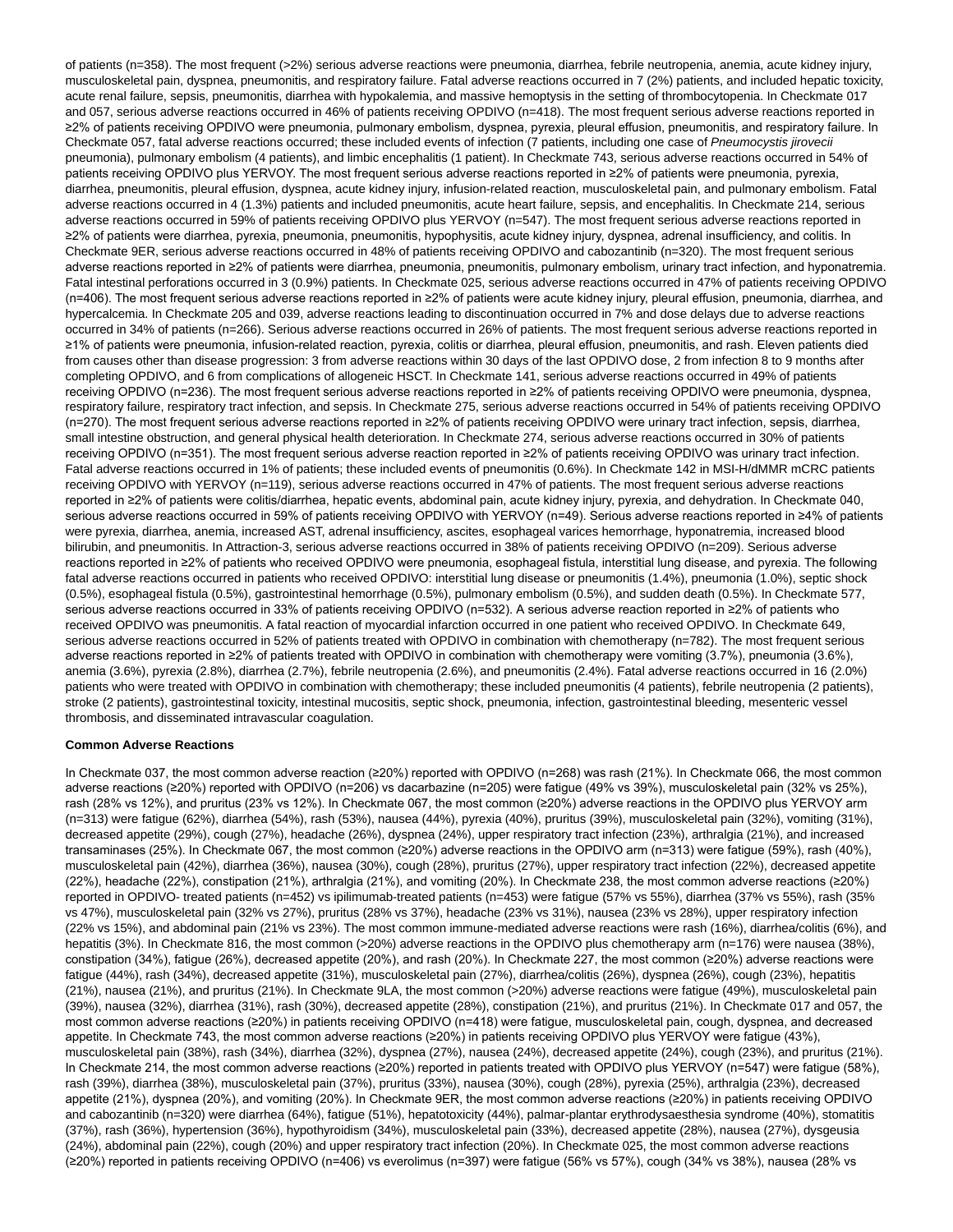29%), rash (28% vs 36%), dyspnea (27% vs 31%), diarrhea (25% vs 32%), constipation (23% vs 18%), decreased appetite (23% vs 30%), back pain (21% vs 16%), and arthralgia (20% vs 14%). In Checkmate 205 and 039, the most common adverse reactions (≥20%) reported in patients receiving OPDIVO (n=266) were upper respiratory tract infection (44%), fatigue (39%), cough (36%), diarrhea (33%), pyrexia (29%), musculoskeletal pain (26%), rash (24%), nausea (20%) and pruritus (20%). In Checkmate 141, the most common adverse reactions (≥10%) in patients receiving OPDIVO (n=236) were cough (14%) and dyspnea (14%) at a higher incidence than investigator's choice. In Checkmate 275, the most common adverse reactions (≥20%) reported in patients receiving OPDIVO (n=270) were fatigue (46%), musculoskeletal pain (30%), nausea (22%), and decreased appetite (22%). In Checkmate 274, the most common adverse reactions (≥20%) reported in patients receiving OPDIVO (n=351) were rash (36%), fatigue (36%), diarrhea (30%), pruritus (30%), musculoskeletal pain (28%), and urinary tract infection (22%). In Checkmate 142 in MSI-H/dMMR mCRC patients receiving OPDIVO as a single agent (n=74), the most common adverse reactions (≥20%) were fatigue (54%), diarrhea (43%), abdominal pain (34%), nausea (34%), vomiting (28%), musculoskeletal pain (28%), cough (26%), pyrexia (24%), rash (23%), constipation (20%), and upper respiratory tract infection (20%). In Checkmate 142 in MSI-H/dMMR mCRC patients receiving OPDIVO with YERVOY (n=119), the most common adverse reactions (≥20%) were fatigue (49%), diarrhea (45%), pyrexia (36%), musculoskeletal pain (36%), abdominal pain (30%), pruritus (28%), nausea (26%), rash (25%), decreased appetite (20%), and vomiting (20%). In Checkmate 040, the most common adverse reactions (≥20%) in patients receiving OPDIVO with YERVOY (n=49), were rash (53%), pruritus (53%), musculoskeletal pain (41%), diarrhea (39%), cough (37%), decreased appetite (35%), fatigue (27%), pyrexia (27%), abdominal pain (22%), headache (22%), nausea (20%), dizziness (20%), hypothyroidism (20%), and weight decreased (20%). In Attraction-3, the most common adverse reactions (≥20%) in OPDIVO-treated patients (n=209) were rash (22%) and decreased appetite (21%). In Checkmate 577, the most common adverse reactions (≥20%) in patients receiving OPDIVO (n=532) were fatigue (34%), diarrhea (29%), nausea (23%), rash (21%), musculoskeletal pain (21%), and cough (20%). In Checkmate 649, the most common adverse reactions (≥20%) in patients treated with OPDIVO in combination with chemotherapy (n=782) were peripheral neuropathy (53%), nausea (48%), fatigue (44%), diarrhea (39%), vomiting (31%), decreased appetite (29%), abdominal pain (27%), constipation (25%), and musculoskeletal pain (20%).

Please see US Full Prescribing Information for [OPDIVO a](https://cts.businesswire.com/ct/CT?id=smartlink&url=https%3A%2F%2Fpackageinserts.bms.com%2Fpi%2Fpi_opdivo.pdf&esheet=52594684&newsitemid=20220313005021&lan=en-US&anchor=OPDIVO&index=4&md5=5b0a58af6b7d66567777c7e338b745df)n[d YERVOY.](https://cts.businesswire.com/ct/CT?id=smartlink&url=https%3A%2F%2Fpackageinserts.bms.com%2Fpi%2Fpi_yervoy.pdf&esheet=52594684&newsitemid=20220313005021&lan=en-US&anchor=YERVOY&index=5&md5=9dd641959e8cb80a2925fd6e6111abdb)

## **Clinical Trials and Patient Populations**

Checkmate 037–previously treated metastatic melanoma; Checkmate 066—previously untreated metastatic melanoma; Checkmate 067–previously untreated metastatic melanoma, as a single agent or in combination with YERVOY; Checkmate 238–adjuvant treatment of melanoma; Checkmate 816–neoadjuvant non-small cell lung cancer, in combination with platinum-doublet chemotherapy; Checkmate 227—previously untreated metastatic non-small cell lung cancer, in combination with YERVOY; Checkmate 9LA–previously untreated recurrent or metastatic non-small cell lung cancer in combination with YERVOY and 2 cycles of platinum-doublet chemotherapy by histology; Checkmate 017–second-line treatment of metastatic squamous non-small cell lung cancer; Checkmate 057–second-line treatment of metastatic non-squamous non-small cell lung cancer; Checkmate 743–previously untreated unresectable malignant pleural mesothelioma, in combination with YERVOY; Checkmate 214–previously untreated renal cell carcinoma, in combination with YERVOY; Checkmate 9ER–previously untreated renal cell carcinoma, in combination with cabozantinib; Checkmate 025–previously treated renal cell carcinoma; Checkmate 205/039–classical Hodgkin lymphoma; Checkmate 141–recurrent or metastatic squamous cell carcinoma of the head and neck; Checkmate 275–previously treated advanced or metastatic urothelial carcinoma; Checkmate 274–adjuvant treatment of urothelial carcinoma; Checkmate 142– MSI-H or dMMR metastatic colorectal cancer, as a single agent or in combination with YERVOY; Checkmate 142–MSI-H or dMMR metastatic colorectal cancer, as a single agent or in combination with YERVOY; Checkmate 040–hepatocellular carcinoma, in combination with YERVOY; Attraction-3–esophageal squamous cell carcinoma; Checkmate 577–adjuvant treatment of esophageal or gastroesophageal junction cancer; Checkmate 649– previously untreated advanced or metastatic gastric or gastroesophageal junction or esophageal adenocarcinoma.

## **About the Bristol Myers Squibb and Ono Pharmaceutical Collaboration**

In 2011, through a collaboration agreement with Ono Pharmaceutical Co., Bristol Myers Squibb expanded its territorial rights to develop and commercialize Opdivo globally, except in Japan, South Korea and Taiwan, where Ono had retained all rights to the compound at the time. On July 23, 2014, Ono and Bristol Myers Squibb further expanded the companies' strategic collaboration agreement to jointly develop and commercialize multiple immunotherapies – as single agents and combination regimens – for patients with cancer in Japan, South Korea and Taiwan.

## **About Bristol Myers Squibb**

Bristol Myers Squibb is a global biopharmaceutical company whose mission is to discover, develop and deliver innovative medicines that help patients prevail over serious diseases. For more information about Bristol Myers Squibb, visit us at [BMS.com o](https://cts.businesswire.com/ct/CT?id=smartlink&url=http%3A%2F%2Fwww.bms.com%2F&esheet=52594684&newsitemid=20220313005021&lan=en-US&anchor=BMS.com&index=6&md5=01ea79fb65ac293227e47db6479a4e5e)r follow us o[n LinkedIn,](https://cts.businesswire.com/ct/CT?id=smartlink&url=https%3A%2F%2Fwww.linkedin.com%2Fcompany%2Fbristol-myers-squibb&esheet=52594684&newsitemid=20220313005021&lan=en-US&anchor=LinkedIn&index=7&md5=67d0242da64402eea8cf1a6b6df9641e) [Twitter,](https://cts.businesswire.com/ct/CT?id=smartlink&url=http%3A%2F%2Ftwitter.com%2Fbmsnews&esheet=52594684&newsitemid=20220313005021&lan=en-US&anchor=Twitter&index=8&md5=9066ea4c8470aa680855e41feacdce2f) [YouTube,](https://cts.businesswire.com/ct/CT?id=smartlink&url=https%3A%2F%2Fwww.youtube.com%2Fchannel%2FUCjFf4oKibYrHae2NZ_GPS6g&esheet=52594684&newsitemid=20220313005021&lan=en-US&anchor=YouTube&index=9&md5=7204d7dae87e25642ff1d52e42e4dd0c) [Facebook a](https://cts.businesswire.com/ct/CT?id=smartlink&url=http%3A%2F%2Fwww.facebook.com%2FBristolMyersSquibb&esheet=52594684&newsitemid=20220313005021&lan=en-US&anchor=Facebook&index=10&md5=d6f8a33332344be81a4078c68908cd17)n[d Instagram.](https://cts.businesswire.com/ct/CT?id=smartlink&url=https%3A%2F%2Fwww.instagram.com%2Fbristolmyerssquibb%2F&esheet=52594684&newsitemid=20220313005021&lan=en-US&anchor=Instagram&index=11&md5=bb328b69eb8d103b6731a2549970817c)

Celgene and Juno Therapeutics are wholly owned subsidiaries of Bristol-Myers Squibb Company. In certain countries outside the U.S., due to local laws, Celgene and Juno Therapeutics are referred to as, Celgene, a Bristol Myers Squibb company and Juno Therapeutics, a Bristol Myers Squibb company.

#### **Cautionary Statement Regarding Forward-Looking Statements**

This press release contains "forward-looking statements" within the meaning of the Private Securities Litigation Reform Act of 1995 regarding, among other things, the research, development and commercialization of pharmaceutical products. All statements that are not statements of historical facts are, or may be deemed to be, forward-looking statements. Such forward-looking statements are based on historical performance and current expectations and projections about our future financial results, goals, plans and objectives and involve inherent risks, assumptions and uncertainties, including internal or external factors that could delay, divert or change any of them in the next several years, that are difficult to predict, may be beyond our control and could cause our future financial results, goals, plans and objectives to differ materially from those expressed in, or implied by, the statements. Among other risks, there can be no guarantee that the collaboration with Nektar will progress as contemplated in this release or that NKTR-214, alone or in combination with Opdivo or Opdivo plus Yervoy will receive regulatory approval for the treatment of cancer. No forward-looking statement can be guaranteed. Forward-looking statements in this press release should be evaluated together with the many risks and uncertainties that affect Bristol Myers Squibb's business and market, particularly those identified in the cautionary statement and risk factors discussion in Bristol Myers Squibb's Annual Report on Form 10-K for the year ended December 31, 2021, as updated by our subsequent Quarterly Reports on Form 10-Q, Current Reports on Form 8-K and other filings with the Securities and Exchange Commission. The forward-looking statements included in this document are made only as of the date of this document and except as otherwise required by applicable law, Bristol Myers Squibb undertakes no